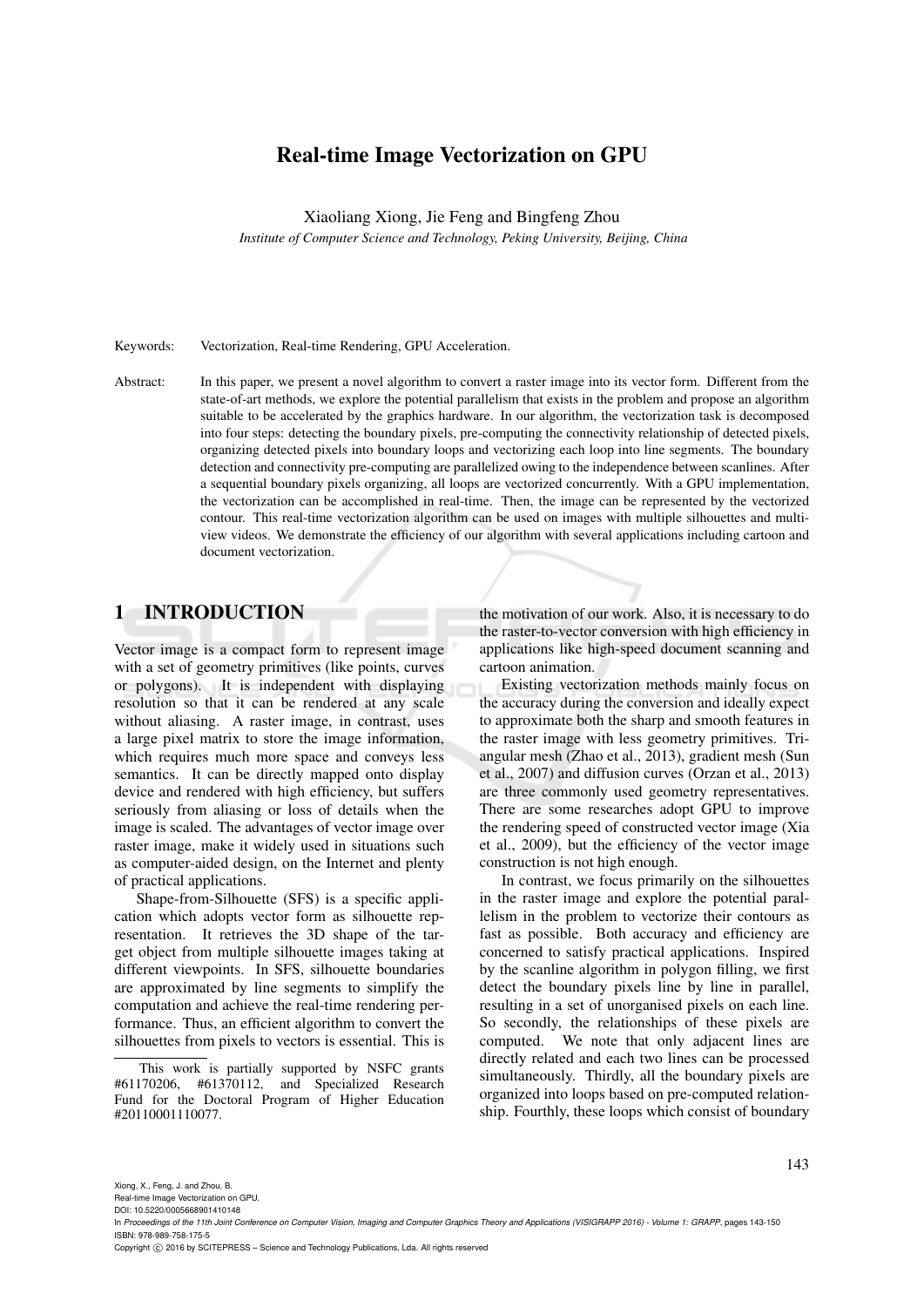pixels can be vectorized into line segments concurrently. Hence, the problem is naturally decomposed into four steps and three steps can be parallelized. With this decomposition, our algorithm becomes not so sensitive to the image resolution.

Our key contribution is a novel algorithm that vectorizes the silhouettes in a raster image with high efficiency. We make a decomposition on the problem and take advantage of the potential parallelism to get an acceleration. We also apply the algorithm into several practical situations.

## 2 RELATED WORK

Comparing to raster images, vector images has the advantages of more compact in presentation, requiring less space to store, convenient to transmit and edit, artifact-free in display etc. Image vectorization techniques aim at doing the raster-to-vector conversion accurately and efficiently. It includes crude vectorization on binary images and advanced vectorization on color images.

#### 2.1 Image Vectorization

Crude Vectorization. Crude vectorization concerns grouping the pixels in the raster image into raw line fragments and representing the original image with primary geometry like skeleton and contour polygon. It is a fundamental process in the interpretation of image elements (like curves, lines) and can be used as preprocessing of applications like cartoon animation, topographic map reconstruction, SFS, etc.

Crude vectorization is often divided into two classes: *Thinning based methods* (Smith, 1987) and *Non-thinning based methods* (Jimenez and Navalon, 1982). The former first thin the rastered object into a one-pixel-wide skeleton with iterative erosion, then these pixels are tracked into chain and approximated with line segments. The latter first extract the contour of the image, compute the medial axis between the contour pixels and then do the line segment approximation. *Thinning based methods* lose line width information during erosion and is time consuming. These disadvantages are compensated by *non-thinning based methods* that may have gaps at junctions. And both of these methods are sequential and need a long process time. (Dori and Liu, 1999) present a new medial axis pixel tracking strategy, which can preserve the width information and avoid distortion at junctions.

Advanced Vectorization. Advanced vectorization approaches concentrate on accurate approximation for all features in the raster image and take accuracy as their first consideration. *Triangle mesh based methods* (Zhao et al., 2013) first sample important points in the image, then decompose this image into a set of triangles and store the corresponding pixel color on the triangle vertices. Inside each triangle, the color of each pixel can be recalculated through interpolation. (Xia et al., 2009) converts the image plane into triangular patches with curved boundaries instead of simple triangles and make the color distribution inside each patch more smooth. *Diffusion curve based methods* (Orzan et al., 2013) first detect the edges in the original image, based on which it is converted into diffusion curve representation. Then a Poisson Equation is solved to calculate the final image. After vectorization by these methods, image can be effectively compressed, features are maintained or enhanced in different extent.

#### 2.2 Image Vectorization in Applications

Cartoon Animation. In automatic cartoon animation, the artists only need to draw the key frames and in-betweens are generated by shape matching and interpolation. However, these techniques cannot be directly used in raster images, but are more suitable for vector-based graphics. Thus, a vectorization process is required to convert a raster key frame into its vector form. (Zou and Yan, 2001) subdivide the cartoon character into non-overlapping triangles based on which skeleton is extracted. Then artifacts are removed at the junction points and intersection areas by optimizing the triangles.There are also researches (Zhang et al., 2009) on converting raster cartoon film into its vector form because the vector version is more easy to store, transmit, edit, display and so on. They take temporal coherence into consideration to alleviate flicker between cartoon frames.

Shape-from-Silhouette. Shape-from-Silhouette (SFS) is a method of estimating 3D shape of an object from its silhouette images. One famous SFS technique is the *visual hull* (Laurentini, 1994; Matusik et al., 2000). VH is defined as the maximal shape that reproduces the silhouettes of a 3D object from any viewpoint. It can be computed by intersecting the visual cones created by the viewing rays emanating from the camera center and passing through the silhouette contours, which is originally a chain of pixels. Most existing works adopt line segments as an approximation of the silhouette contour to reduce large amount of redundant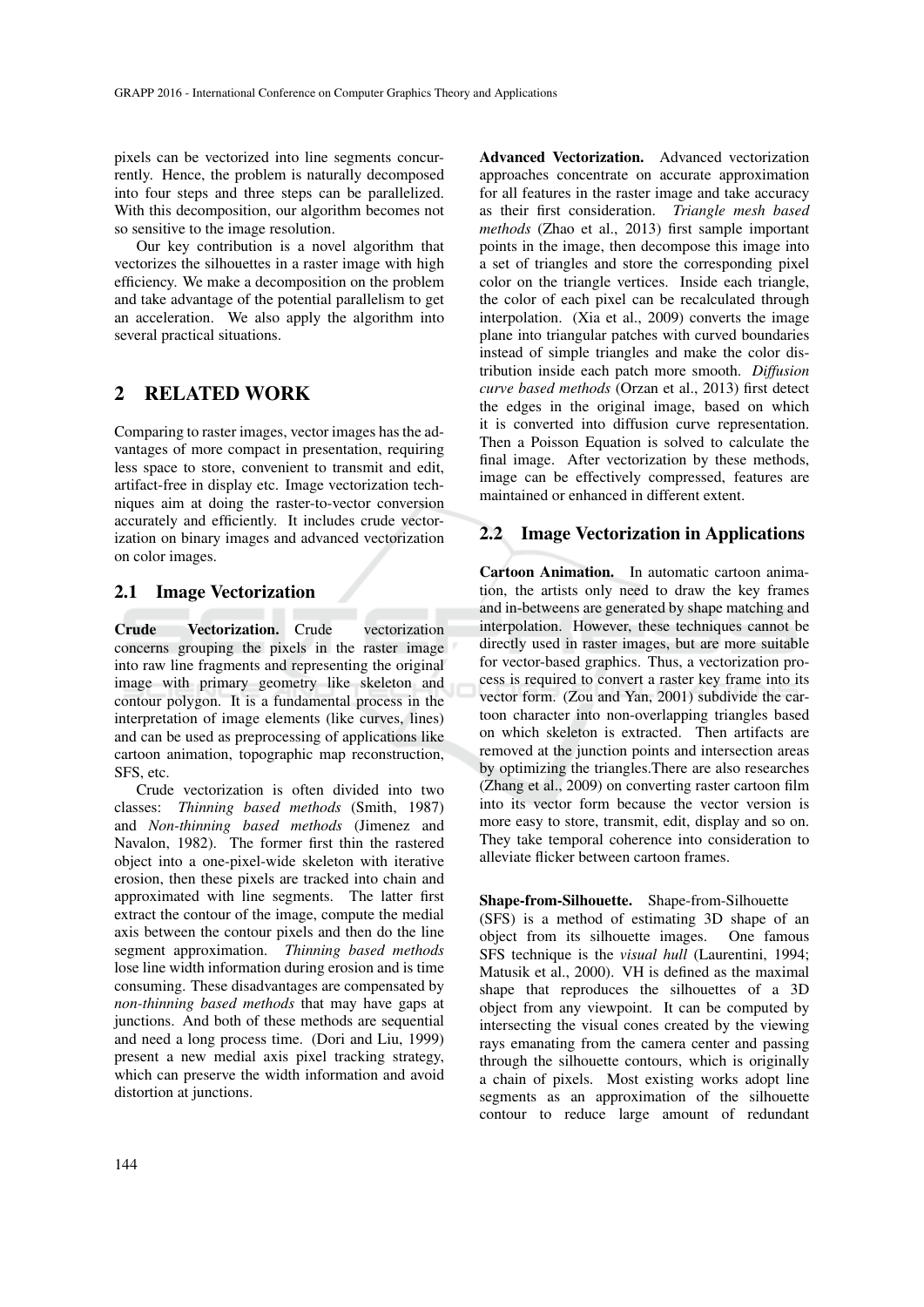

Figure 1: Vectorizing a cartoon color image with our method. (a)The input raster image. (b)The binary silhouettes. (c)The main procedure of our algorithm: (1) parallel boundary detection and Q precontouring, 3 sequential contouring and 4) parallel contour vectorization. (d)The vectorization result. The contours are represented by line segments. The whole computation is completed in 9ms, which provides possibility for real-time applications.

computation. The conversion from silhouette contour to line segments is originally a vectorization problem and efficient algorithm is needed to decrease time consumption in VH pre-computing.

(Matusik et al., 2000) and (Li et al., 2004) adopt complex hardware like multi-processors and distributed system to do this step to guarantee the VH computation in real-time. There are many GPU-based methods (Ladikos et al., 2008; Waizenegger et al., 2009; Yous et al., 2007) to accelerate the visual hull computation, for the VH algorithm is highly parallel. Thus, it is natural to think if the preprocessing can be parallelized, too. This is the motivation of our work and draws our attention mainly on the parallelization of contour vectorization. TECHNO

Document Image Processing. Document processing is a complex procedure which evolves converting the text on paper or electronic documents into features the computer can recognize. (Chang et al., 1999) present a thinning algorithm based on line sweep operation, resulting in a representation with skeletons and intersection sets, that provides extra features for subsequent character recognition. It is efficient in computation comparing to pixel-based thinning algorithm (Smith, 1987) which outputs skeletons only.

GPU-acceleration in Image Vectorization. Existing GPU related work is on the vectorized image rendering. (Nehab and Hoppe, 2008) introduce a novel representation for random-access rendering of antialiased vector graphics. It has the ability to map vector graphics onto arbitrary surfaces, or under arbitrary deformations. (Xia et al., 2009) develop a real-time GPU-accelerated parallel algorithm based on recursive patch subdivision for rasterizing their vectorized results. (Orzan et al., 2013) also propose a GPU implementation for rendering their vectorized images described by diffusion curves.

#### 3 Our Algorithm

Our goal is to convert the silhouettes in an input image from raster to vector form with high efficiency and accuracy. The input image is preprocessed and converted into silhouette images by thresholding or background subtraction in advance. Intuitively, the boundary pixels are detected by scanning each line in these images. Since all scanlines are independent, the detection can be done concurrently. The resulting pixels on each line are then organized into *loops* based on their *connectivity relationship* with previous line, which can be precomputed in parallel. Finally, all organized loops are vectorized into line segments independently. Fig.1 shows the process of vectorizing a cartoon color image with our method. In the following, we describe each step in detail. To clarify the description, we refer *boundary* as unordered pixels, *loop* as an ordered pixel list and *contour* as all loops of a silhouette.

#### 3.1 Boundary Pixel Detecting

To rapidly extract the boundary pixels, we scan all lines in the silhouette images in parallel. A *scanline*  $\hat{s}_i$  is a one-pixel-wide horizontal line that crosses the silhouette image from left to right. It is used to find the pairwise boundary pixels  $(I_k, O_k)$  of a foreground area. The collection of all scanlines are denoted as *S*,

$$
S = \{\hat{s}_i | i = 1, \ldots, h\},\
$$

where *h* is the height of silhouette image. During scanning, when the scanline enters the foreground from background, the corresponding boundary pixel is recorded as  $I_k$  and when it leaves foreground into background, the boundary pixel is recorded as  $O_k$ . The point pair  $(I_k, O_k)$  is called an *interval*  $R_k^{(i)}$  on  $\hat{s}_i$ , and the pixels between  $I_k$  and  $O_k$  belong to the foreground. All such pixel pairs on  $\hat{s}$ *i* consist its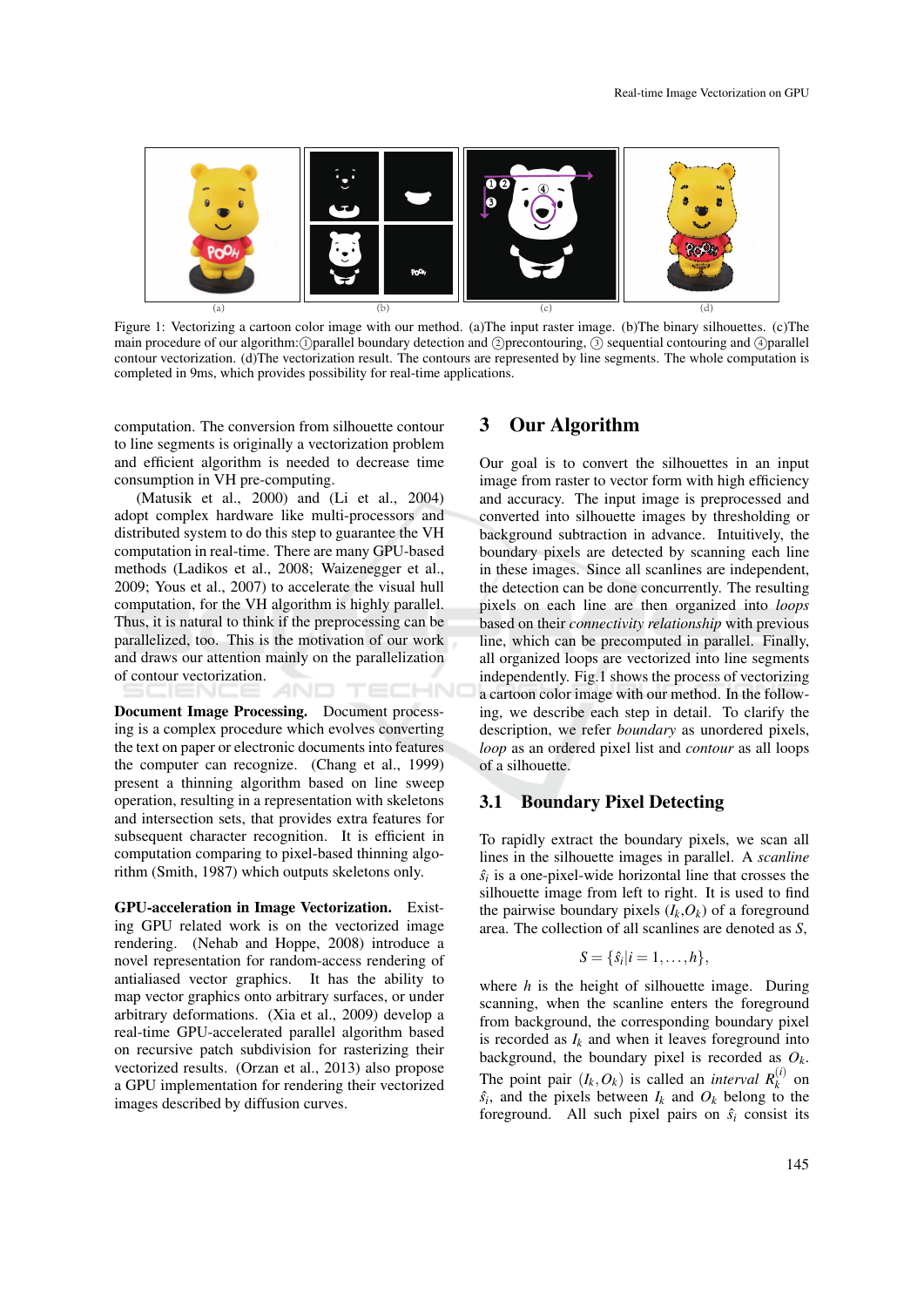interval collection *s<sup>i</sup>* ,

$$
s_i = \{R_k^{(i)} | R_k^{(i)} = (I_k, O_k), I_k < O_k, 1 \leq k \leq N_i\},\
$$

where line  $\hat{s}_i$  has  $N_i$  intervals. Fig.2 shows an example of two scanlines  $\hat{s}_{i_0}$  and  $\hat{s}_{i_1}$ . In each line, pixels are illustrated in different colors, where black indicates background, cyan for boundary pixels and gray for foreground. In the example, line  $\hat{s}_{i_0}$  has 3 intervals and  $\hat{s}_{i_1}$  has 4 intervals respectively.



Figure 2: Example of scanlines, intervals and segments. In this example, intervals on line  $\hat{s}_{i_0}$  and  $\hat{s}_{i_1}$  are divided into 2 segments, each marked with a red box.

As the independence of boundary pixel detection on each line  $\hat{s}_i$ , the scanning task of all lines *S* in the silhouette images can be allocated to multiple parallel threads, each for one scanline. This parallelization has an advantage: when the height of the image or the image number increases, we only need to add more threads and the running time is not affected too much. And it provides possibility for multiple images vectorization. The parallel scanning results in a group of foreground pixel intervals *s<sup>i</sup>* on each line and the *connectivity relationship* between the lines should be computed in next step.

#### 3.2 Pre-contouring

The detected boundary pixels are represented as foreground intervals  $s_i$  on each line  $\hat{s}_i$ . They should be organized into *loops* that enclose the object in the silhouette images. The target contour loops are denoted as *B*:

$$
B=\{L_j|j=1,\ldots,l\},\,
$$

where *l* is the loop number and each loop  $L_j$  is a ordered list of boundary pixels:

$$
L_j=\{p_m|m=1,\ldots,M\},\,
$$

That is, the loop  $L_j$  starts from  $p_1$ , goes along the silhouette and ends at  $p_M$ . If contour loops *B* are tracked directly on *S*, it is an up-down strategy that each loop stretches to pixels on next line if corresponding intervals are connected with current loop. The *connectivity relationship* between intervals on adjacent lines is needed during contour tracking and should be computed first.

For arbitrary two adjacent lines  $\hat{s}_{i_0}$  and  $\hat{s}_{i_1}$ , their connectivity depends on the overlapping of their foreground intervals. If intervals  $R_j^{(i_0)}$  in  $s_{i_0}$  and  $R_k^{(i_1)}$  in



Figure 3: Six cases of the connectivity relationship between intervals on two adjacent lines.

 $s_{i_1}$  overlap, they consist a *segment*. In Fig.2,  $R_1^{(i_0)}$ and  $R_1^{(i_1)}$  overlap, so they consist a segment, based on which we can infer these four boundary pixels are in the same loop. In this example, the rest of intervals on line  $\hat{s}_{i_0}$  and  $\hat{s}_{i_1}$  are divided into another segment and it has 3 intervals on  $i_1$  and 2 on  $i_0(3:2)$ .

Theoretically, in the same segment the ratio of interval numbers on two adjacent lines can be classified into six cases:(1)*1:0* (2)*0:1* (3)*1:1* (4)*1:n* (5)*n:1*  $(6)n:n$  (Fig.3). Case  $(1)$  and case  $(2)$  means interval only existing in one of the lines; Case (3) means that current loop does not change obviously from previous line to current line; case (4) and case (5) indicate loops merged or closed and new loops generated respectively; case (6) is a combination of case (4) and case (5). Each case indicates different change of loops in these lines and the boundary pixels of the included intervals are related.

Because this relationship computing depends only on the adjacent lines, it can be performed in parallel and separately accomplished as a pre-processing before contour organizing. Each parallel thread is responsible for dividing intervals on two lines into segments. With the connectivity relationship, we can organize each loop in order more efficiently.

#### 3.3 Contouring

HNC

Up to now, the boundary pixels are detected and pre-contoured in parallel, resulting in the foreground *intervals* and their *connectivity relationship* between adjacent lines. With these information, we can organize the boundary pixels into loops more easily, which is accomplished in each *segment*, according to the interval numbers in the two lines. During organizing, new loops may be generated, existing loops may be extended, merged, closed or branched from top to bottom in the image. The *connectivity relationship* between the two adjacent lines determines how the loop develops from the previous line to the current line, which can be directly represented by the interval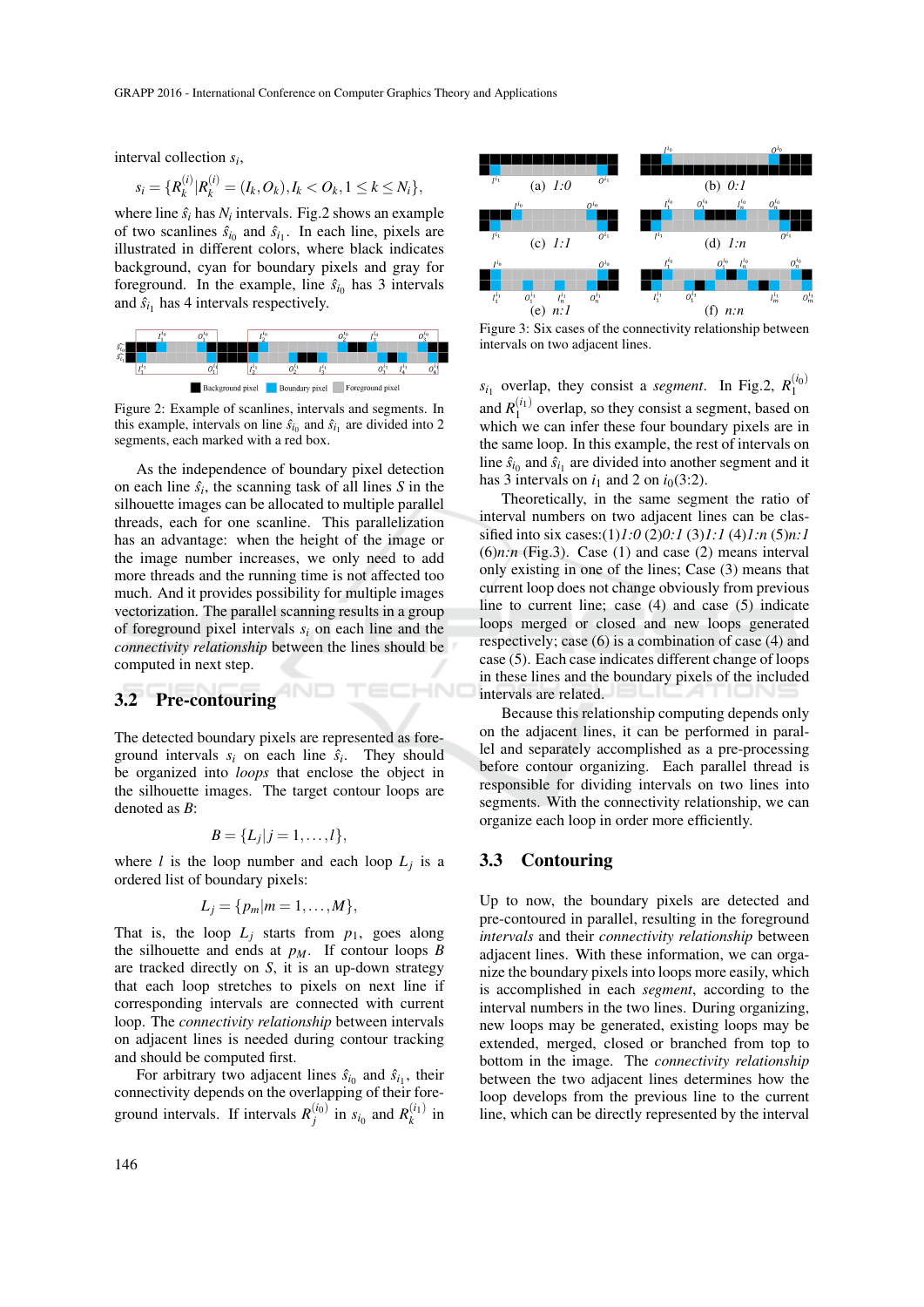numbers on each line( $|\{R_k^{(i_1)}\}|: |\{R_j^{(i_0)}\}|$ )).

As described in Pre-contouring, in each individual segment, the *connectivity relationship* of adjacent lines can be classified into 6 cases, and each case means loop changes differently in these lines. Next, we will consider each case separately and show how the loops develop from previous line to current line as illustrated in fig.3.

• Loop Initialization (*1:0*)

During Contouring, a new loop is generated when new interval appears on current line, which does not overlap with any intervals on previous line. This loop records the boundary pixels of a presently separate region in the input image and will be complemented by the following pixels. As shown in  $fig.3(a)$ , a loop starting from  $I^{(i_1)}$  and ends at  $O^{(i_1)}$  is generated.

• Loop Termination (*0:1*)

A loop is terminated when there is only an interval on the previous line in one segment. It indicates all pixels on a separate region are organised into a closed loop, which is called a *contour* in our algorithm. In fig.3(b), the corresponding loop of  $I^{(i_0)}$  and  $I^{(i_0)}$  is terminated.

• Loop Extension (*1:1*)

In one segment, if there is an interval on each line, it indicates the shape changes slightly in these two lines and the loop from the previous line can simply extend to the boundary pixels on current line. As shown in Fig.3(c), for each interval in  $s_{i_0}$  and  $s_{i_1}$ : INC

$$
s_{i_0} = \{R^{(i_0)} = (I^{(i_0)}, O^{(i_0)})\},\,
$$
  

$$
s_{i_1} = \{R^{(i_1)} = (I^{(i_1)}, O^{(i_1)})\},\,
$$

we add boundary points  $I^{(i_1)}$  and  $O^{(i_1)}$  into the corresponding loops of  $I^{(i_0)}$  and  $O^{(i_0)}$ , respectively.

• Loop Merging or Closing (*1:n*)

In this case, *n* intervals on the previous line change into one on current line. It means the loop number decreases and there are loops merged or closed. As shown in Fig.3(d), there are *n* intervals in  $s_{i_0}$  and 1 interval in  $s_{i_1}$ :

$$
s_{i_0} = \{R_j^{(i_0)} | R_j^{(i_0)} = (I_j^{(i_0)}, O_j^{(i_0)}), 1 \le j \le n\},
$$
  

$$
s_{i_1} = \{R^{(i_1)} = (I^{(i_1)}, O^{(i_1)})\}.
$$

Hence, we add  $I^{(i_1)}$ ,  $O^{(i_1)}$  into the corresponding loops of  $I_1^{(i_0)}$ ,  $O_n^{(i_0)}$ , respectively. For the rest of points in  $s_{i_0}$ , new pairs are formed as  $(O_{w}^{(i_0)}, I_{w+1}^{(i_0)}), w = 0, \ldots, n-1.$ If the points of one pair belongs to the same loop, this loop will be closed, or else the different loops will be merged.

• Loop Branching (*n:1*)

On the contrary to the previous case, if 1 interval on previous line branches into *n* intervals on current line, new loops are generated to record the boundary pixels on the following line. In Fig.3(e), there are *n* intervals in  $s_{i_1}$  and 1 interval in  $s_{i_0}$ :

$$
s_{i_1} = \{R_k^{(i_1)} | R_k^{(i_1)} = (I_k^{(i_1)}, O_k^{(i_1)}), 1 \le k \le n\},
$$
  

$$
s_{i_0} = \{R^{(i_0)} = (I^{(i_0)}, O^{(i_0)})\}.
$$

We add  $I_1^{(i_1)}$ ,  $O_n^{(i_1)}$  into the corresponding loop of  $I^{(i_0)}$ ,  $O^{(i_0)}$ , respectively. For the left points in  $s_{i_1}$ , new pairs are formed as  $(O_{w}^{(i_1)}, I_{w+1}^{(i_1)}), w = 0, ..., n-1$ . Each pair is used for generating a new loop.

• Loop Merging(Closing) and Branching (*n:n*)

If there are more than 1 intervals on both lines in a segment, we can treat it as a combination of the case of loop merging(closing) and branching. In Fig.3(f), there are n intervals in  $s_{i_0}$  and m intervals in  $s_{i_1}$ :

$$
s_{i_0} = \{R_j^{(i_0)} | R_j^{(i_0)} = (I_j^{(i_0)}, O_j^{(i_0)}), 1 \le j \le n\},
$$
  

$$
s_{i_1} = \{R_k^{(i_1)} | R_k^{(i_1)} = (I_k^{(i_1)}, O_k^{(i_1)}), 1 \le k \le m\}.
$$

We add  $I_1^{(i_1)}$ ,  $O_m^{(i_1)}$  into the corresponding loop of  $I_1^{(i_0)}$ ,  $O_n^{(i_0)}$ , respectively. Loops are merged or closed for the rest of points in  $s_{i_0}$  and generated for the rest of points in  $s_{i_1}$ .

These six cases provide the rule for how to deal with boundary pixels on current line according to the *connectivity relationship* with previous line during loop organizing. This step must be in sequential manner because the boundary pixels on current line must be connected to the loops produced by previous boundary pixels. Furthermore, the computation need large memory to store the edge pixels and requires frequent memory access, which is the weakness of GPU. And this is the only step that has to be performed on CPUs. When all lines of silhouette images are processed, target loops *B* is generated.

#### 3.4 Contour Vectorization

Using the method given above, the contour of the foreground can be described with a group of pixel loops *B*. Subsequently, we need to simplify each loop and approximate them with a set of line segments. Our approximation method is similar to the Active Contour Modeling (Kass et al., 1988). Each loop  $L_i =$  $\{p_1 p_2 \cdots p_i \cdots p_{M-1} p_M\}$  is processed with a divideand-conquer strategy. Let *d* be the maximum distance between the point  $p_i$  and line  $p_1 p_M$ :

$$
d = max{dist(p_i, \overrightarrow{p_1 p_M})}.
$$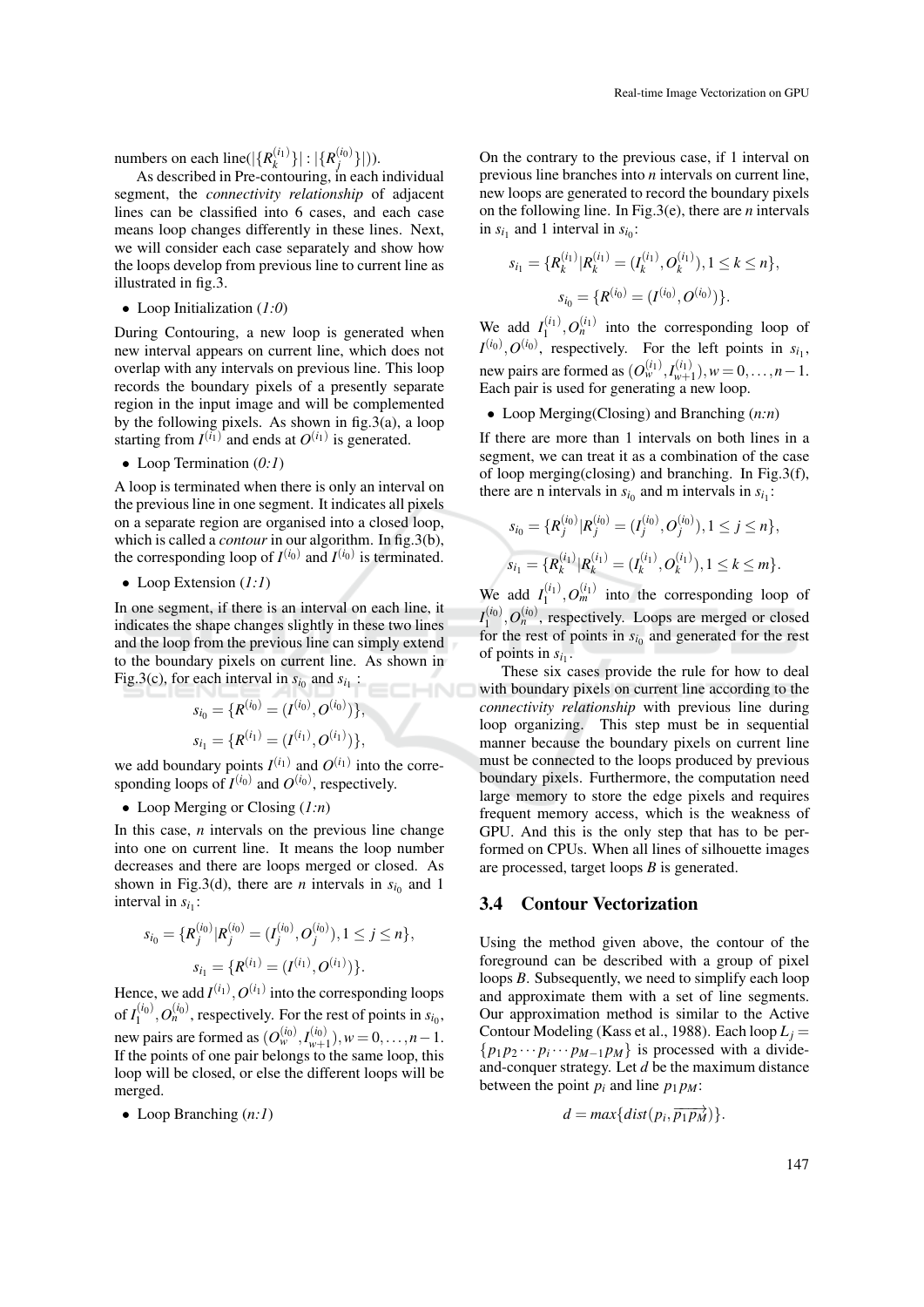if d is smaller than *t* (a constant threshold, we set t=1 in our experiment),  $p_1 p_M$  is an approximate line segment and the discretization terminates. If not, loop  $L_j$  is divided into two sub-loops  $L_{j_0}$  and  $L_{j_1}$ :

$$
L_{j_0} = \{p_1 p_2 p_i p_{\frac{M+1}{2}}\},
$$
  

$$
L_{j_1} = \{p_{\frac{M+1}{2}} \cdots p_j \cdots p_{M-1} p_M\}.
$$

Then each sub-loop is tested iteratively until  $L_{j_0}$  or  $L_{j_1}$ satisfies the terminal condition or is small enough.

The vectorization of each loop is independent and we can process it with a GPU thread. When the loop number is small, the parallelism is limited and it has little improvement in performance comparing to processing each loop sequentially. The parallelizing of this step become more and more important as the increasing of the loop number.

When the four steps are completed, our algorithm can output a vector image with contour represented by line segments.

## 4 EXPERIMENT AND RESULT

We implement our algorithm using CUDA on a common PC with Quad CPU 2.5GHz, 2.75GB RAM, and a GeForce GTX260+ graphic card. The vectorization task is decomposed into four steps, in which Boundary Detection and Pre-contouring are performed on GPU with multiple threads, each processing for different lines. Pre-contouring results are copied back to CPU for sequential computation of Contouring, and the organized contour loops are copied into the GPU for the final Vectorization.

Fig.4 shows the vectorization results of some simple characters and figures. The former is inevitably used in document processing and the latter is used in silhouette-based applications, e.g. SFS. The running time and the number of primitives used for vector representation are listed in Table 1.

Comparison. We compare our algorithm with a Floodfill-based method on time efficiency. The difference between them is the strategy of boundary pixel detection and ordering, and we use the same way to vectorize the contour loops. Floodfill based method iteratively searches the boundary pixels of the silhouette in neighborhood until all pixels are processed. Hence the running time increases exponentially with the image resolution and it depends heavily on the complexity of the scene. In contrast, our method detects and pre-contours the boundary pixels in parallel. The grouped pixels organizing depends a little on the image complexity, but not so



Figure 4: Vectorization results. The first and third rows are input raster images(First row: CharB, Digit4, Chinese character. Third row: Skater, Pigeon, Bird.), and the second and fourth rows are corresponding vectorization results with contour represented by line segments.



|  |  | $200^2$ $400^2$ $600^2$ $800^2$ $1000^2$     |                  |  |
|--|--|----------------------------------------------|------------------|--|
|  |  | Pegion FBM 29.91 105.39 306.41 510.11 799.78 |                  |  |
|  |  | Ours 4.58 7.62 7.81 9.73 13.14               |                  |  |
|  |  | Skater FBM 18.79 67.55 168.0 293.45 420.8    |                  |  |
|  |  | Ours 5.62 7.73                               | 8.52 11.61 14.17 |  |
|  |  | Bird FBM 14.51 90.53 158.26 419.94 583.28    |                  |  |
|  |  | Ours 4.87 6.46 8.06 11.18 14.01              |                  |  |
|  |  |                                              |                  |  |

Figure 5: Comparison between Floodfilled based method (FBM) and our method. The figure above shows the speedup ratio between two methods on different image resolution and the corresponding running time(ms) of each method is listed below.

sensitive thanks to the pre-contouring. Fig.5 shows the speed up ratio between Foodfill Based Method and our method on the three images with different resolution and gives the corresponding running time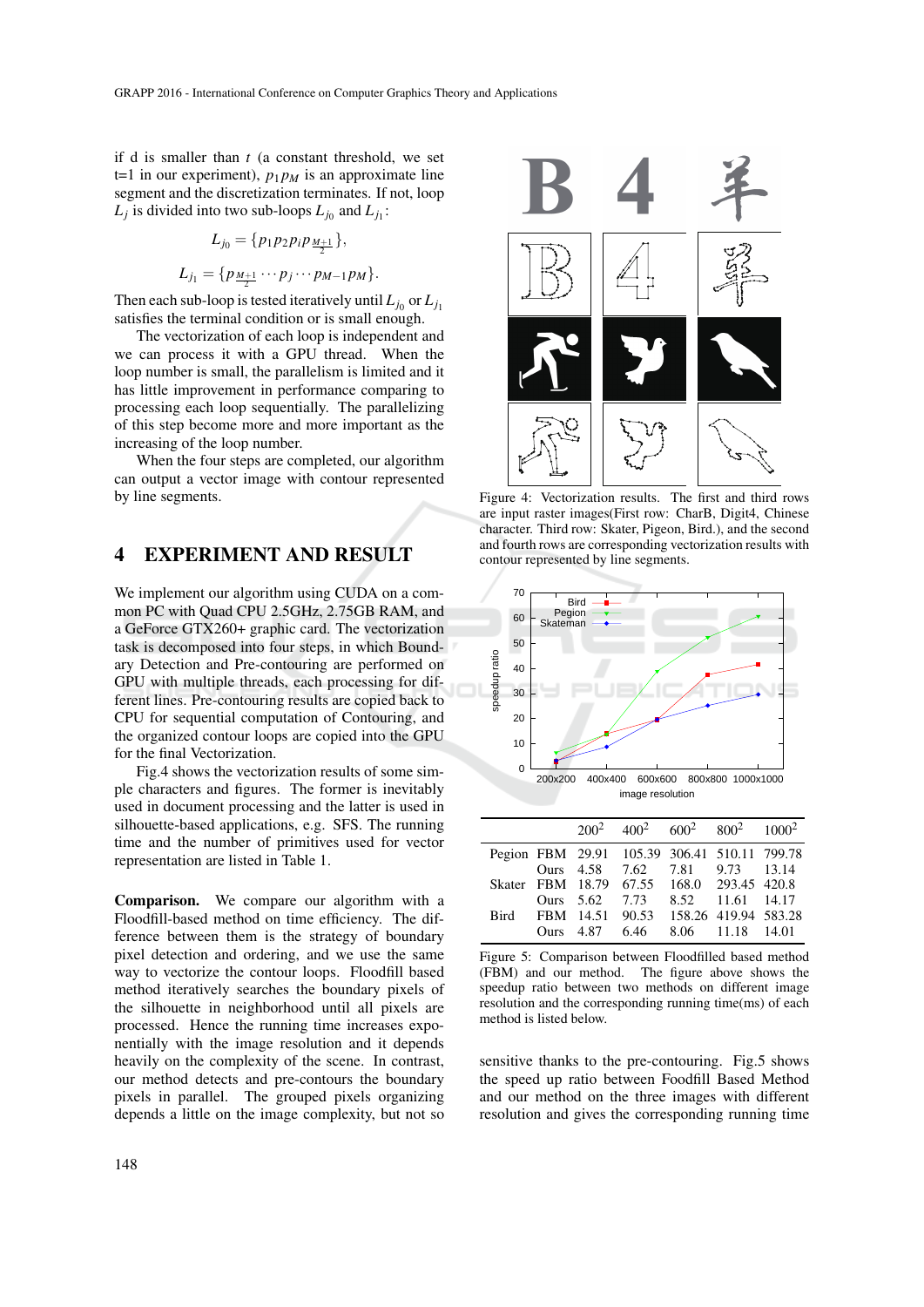Table 1: Statistics of vectorization results and running time.

|             | image resolution points edges loops time(ms) |      |     |                             |      |
|-------------|----------------------------------------------|------|-----|-----------------------------|------|
| CharB       | 600x600                                      | 626  | 84  | 3                           | 6.51 |
| Digit4      | 600x600                                      | 414  | 24  | $\mathcal{D}_{\mathcal{L}}$ | 5.93 |
| Pegion      | 400x400                                      | 439  | 86  | $\mathcal{D}_{\mathcal{L}}$ | 5.89 |
| Skater      | 400x400                                      | 596  | 104 | 4                           | 6.56 |
| <b>Bird</b> | 600x480                                      | 833  | 83  | 1                           | 8.92 |
| Yang        | 600x480                                      | 982  | 203 | $\mathfrak{D}$              | 9.75 |
|             | Winnie $500x500$                             | 2761 | 432 | 26                          | 8.54 |

of each method. We can see that our method is not so sensitive to image resolution due to its parallelism and has a significant speed up especially under high image resolution.

Video Vectorization. Taking advantage of the fast speed, we apply our algorithm in video vectorization. Each frame is vectorized individually and we can achieve an average frame rate of 48 fps, which we believe will be even faster if the temporal coherence is considered. Fig.6 demonstrates the result.



Figure 6: Video vectorization. First row: Four frames in the video. Second row: the corresponding vectorized results.

To further demonstrate the efficiency of our method, we perform the contour vectorization among 8-channel multi-view video streams simultaneously (which is a requirement of reconstructing dynamic visual hull) with image resolution of 600x480. Owing to the parallelization of our algorithm, the boundary pixels can be detected and pre-contoured in parallel among all video image lines at one time point. Then the pixels contouring can be parallelized between each video. Finally, each loop in the contour can be discretized into line segments in parallel. With the vectorization result, we can reconstruct and render dynamic VHs over 20 fps (Fig.7).

Cartoon Image Vectorization. Fig.1 shows the vectorization of a cartoon image Winnie. We first binarize the input image according to the different colors and obtain a series of silhouettes. Then these silhouette images are vectorized simultaneously and result in a vector representation of the color image. Total computation can be accomplished in 9 ms.



Figure 7: Silhouettes vectorization in eight video streams and Visual Hull rendering based on the silhouettes. The first row shows 4 channel video images(eight in total), the second row is the corresponding vectorized silhouettes. Visual hulls are rendered from different viewpoints based on the silhouettes(the third row).

Document Image Vectorization. Document image vectorization is challenging for complex situations may appear in scanned document or handwritten pages and the number of contours may be large enough to bring difficulties in data storing and transferring on GPUs. To demonstrate the efficiency of our algorithm, we input a typed page at the resolution of 2500x1800, and the vectorization of the characters in this page can be done in 40 ms (Fig.8). After vectorization, each character is represented with several line segments, which can be scaled without aliasing.

# 5 CONCLUSION

We propose a hardware-accelerated algorithm to vectorize the silhouettes in the raster image with high efficiency. The problem is decomposed into four steps and three of them can be parallelized significantly. We show the efficiency of our algorithm on some challenge applications including multiple videos and document image vectorization.

The limitation of our work lies in that the contouring step is still in sequential. One feasible way to alleviate the problem is to partition the silhouette image into several parts and the contouring among them can be parallelized. However, a merge step is needed if loops between two parts are connected, which will introduce extra computation cost. And we are exploring an ideal solution for this problem.

## **REFERENCES**

Chang, F., Lu, Y.-C., and Pavlidis, T. (1999). Feature analysis using line sweep thinning algorithm. *IEEE*